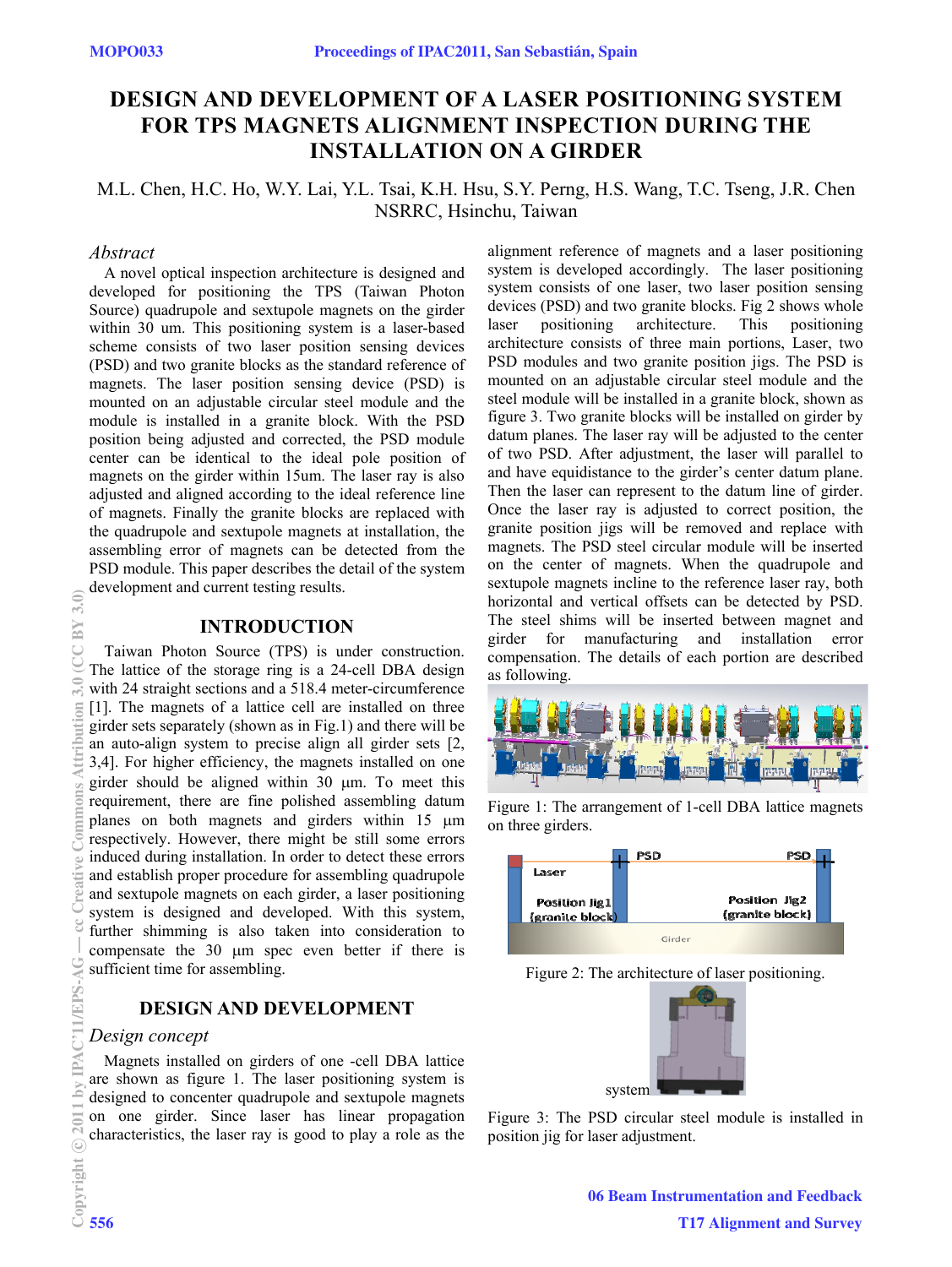#### *Laser*

Laser is the fundamental of this laser positioning system for magnet inspection. A stable and uniform laser is required. The length of girder is 4m. So the beam profiles of laser should be symmetrical when ray propagates from 0m to 4m. The beam center and centroid center of laser spot should be coincident and beam pointing stability should be within 5um.



Figure 4: The beam distribution from 20cm to 3m.

#### *PSD Module*

The chosen PSD for positioning system is a dual axis position sensing device with better than 0.5 um resolution. The PSD, used to represent to center position of magnet pole center, is mounted on a steel circular module, shown as fig5. For being the ideal center position, the PSD should be mounted on the center of the circular steel jig. In order to achieve target, the steel module is designed with horizontal and vertical adjusting function. PSD adjustment is a linear transmission and the direction is guided by steel balls and v-cut tracks. Forward or backward process is controlled by precise adjusting screws. (Shown as fig5 (b)) The v-cut tracks are separated to two levels for horizontal and vertical adjustment. Corresponding to pole boundary diameters of quadrupole and sextupole magnets, two diameters (74mm and 78mm) of circular steel are manufactured. For adapting on magnets, the diameters of circular steel jig are designed to 5um smaller than the pole boundary diameters of quadrupole and sextupole magnets. Besides the diameter, the roundness of circular steel modules are grinded within 5um.



Figure 5: (a) The picture of the PSD circular steel module (b) Horizontal and vertical directions is guided by steel balls and v-cut tracks.

#### *Granite Position Jig*

Two position jigs are defined as an ideal model of quadrupole and sextupole magnets. Pole boundary diameters of quadrupole and sextupole magnets are 74mm and 78mm respectively. The heights of pole center of quadrupole and sextupole magnets are 500mm (shown as

06 Beam Instrumentation and Feedback

#### T17 Alignment and Survey 557

figure6). So the position jigs are designed according to these magnet dimensions. Since the height of position jig is 500mm, the influence of thermal expansion effect should be concerned and decreased.



Figure 6: (a) Pole boundary diameters of quadrupole and sextupole magnets are 74mm and 78mm respectively (b) The dimension diagram of the quadrupole magnet.

The position jig is an assembling mechanism, including three portions. The main portion of position jig is made up of low thermal expansion granite (TEC:3um/deg C) to lower the thermal effect. The other two main fixtures, the installation datum plane and cylindrical hole, are made up of steel with precise manufacturing and grinding. These three main portions are assembled together and can be adjusted by screw with precise pitch (0.13mm). After adjustment and inspected by Coordinate Measuring Machine (CMM) (shown as figure7), the cylinder center position can be corrected and fixed under 5 um error.



Figure 7: The adjusting process of position jig.

# *System Error Analysis*

The positioning system includes several main parts and every part contributes error. The following lists dominative errors of this positioning system.

- 1. Laser drift: laser drifts within  $\pm$  2.5um through 4m
- 2. Assembling error: when the steel circular PSD Jig installed on the position jig, the assembling errors are induces. The assembling tolerance is within 5 um based on the diameter arrangement between circular PSD jig and hole of position jig.
- 3. Installation error of position jig: when the position jig installed on the girder, position jig may tilt caused by flatness of datum plane. The flatness specification of datum plane is 5um. Since the width of girder datum pane is 480mm and the height of position jig is 500mm. The maximum